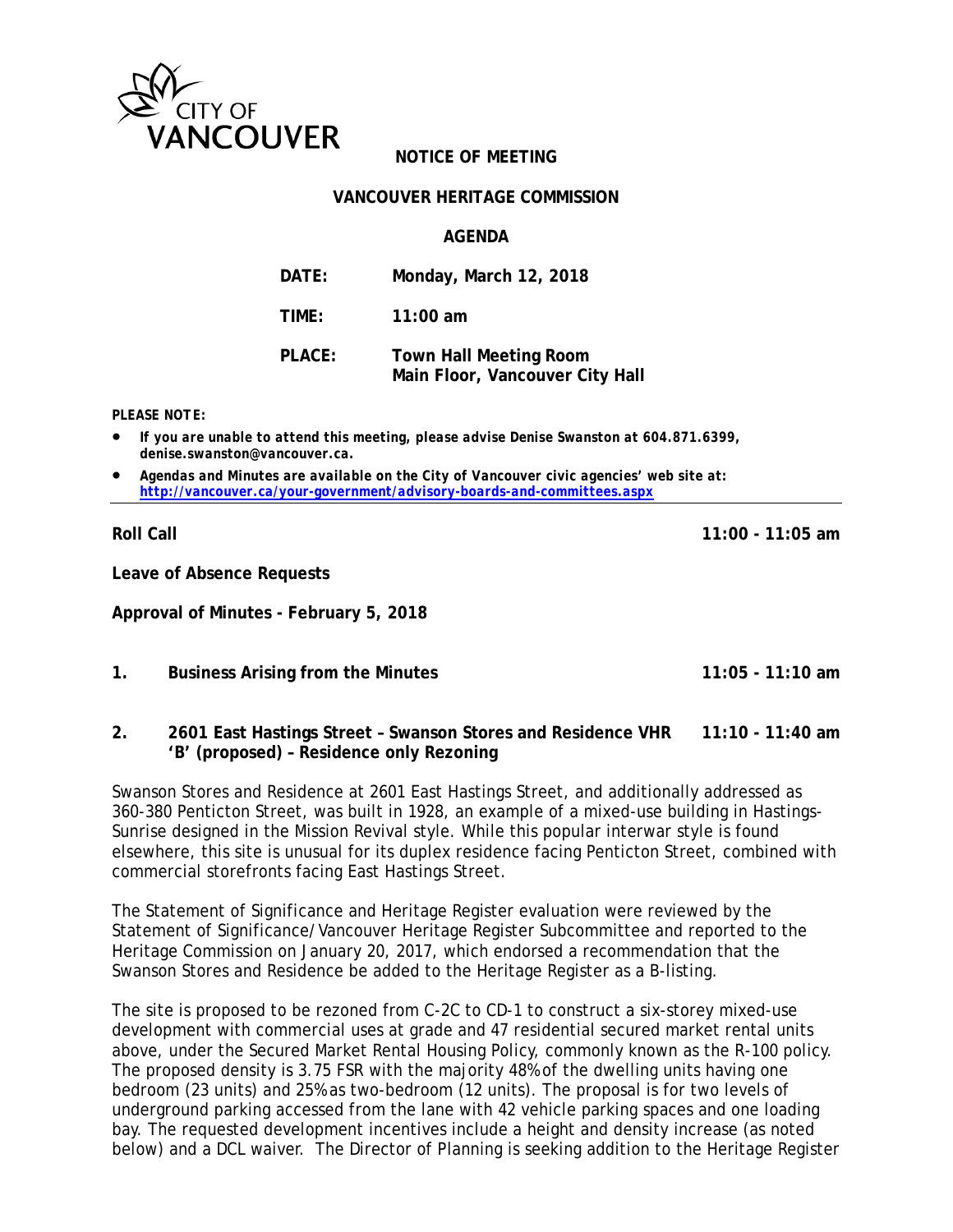and heritage designation of the residential section of the building, consisting of the façade of the duplex facing Penticton Street. This section will be moved forward on the site to accommodate the mixed-use development. The storefronts are not proposed to be retained in this development.

|         | Permitted                | Proposed                  |
|---------|--------------------------|---------------------------|
| Height  | 45.2 ft.                 | $71.0 \text{ ft.}$        |
| Density | 36,240 sq.ft.<br>3.0 FSR | 45,135 sq.ft.<br>3.75 FSR |

Issues:

- Degree of conservation, and specifically the conversion of certain character-defining elements on the Penticton Street side and loss of other elements;
- Degree of wrap-around retention on the lane;
- The need to capture the elements of the storefront extending along both sides, retaining the "spirit" of the original stores through the new design; and
- Colours, material, signage and detailing of new building to respect the heritage facades (i.e. soft, neutral tones, quality materials, etc.).

| Applicant: | James Tod, JTA Development Consultants                    |
|------------|-----------------------------------------------------------|
| Staff:     | Hugh McLean, Heritage Planning Analyst, City of Vancouver |
|            | Derek Robinson, Rezoning Planner, City of Vancouver       |
|            | Brenda Clark, Development Planner, City of Vancouver      |

## **Attachments:**

- Elevations, Floor Plans, Streetscape and Sections
- Statement of Significance and Conservation Plan

### **3. Statement of Significance and 11:40-12:20pm Vancouver Heritage Subcommittee Report**

Report from the Statement of Significance and Vancouver Heritage Register Subcommittee Meetings of December 18, 2017 and February 19, 2018, will be presented.

Staff: Hugh McLean, Heritage Planning Analyst

Attachments: Statement of Significance Subcommittee report, December 18, 2017